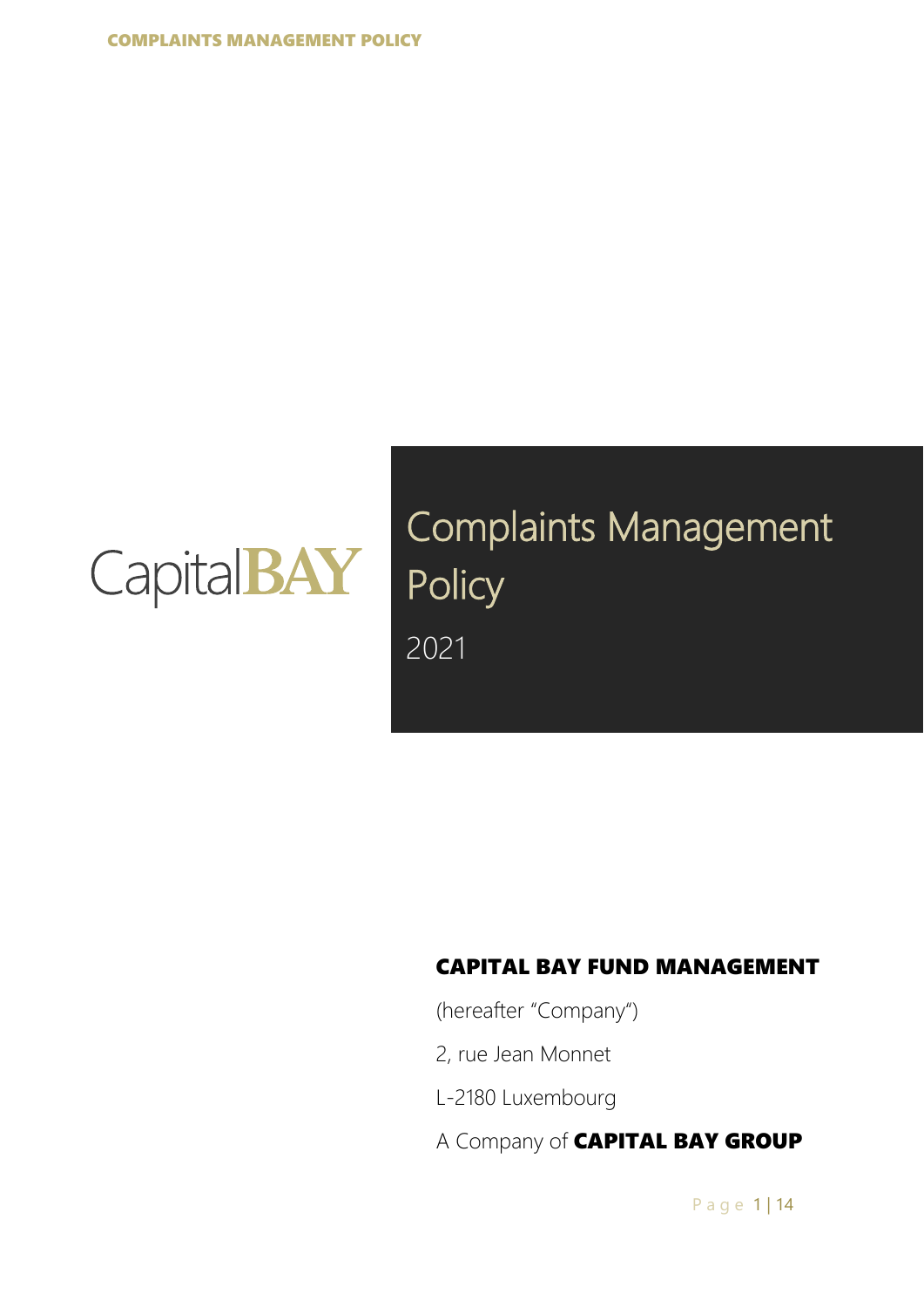

# Contents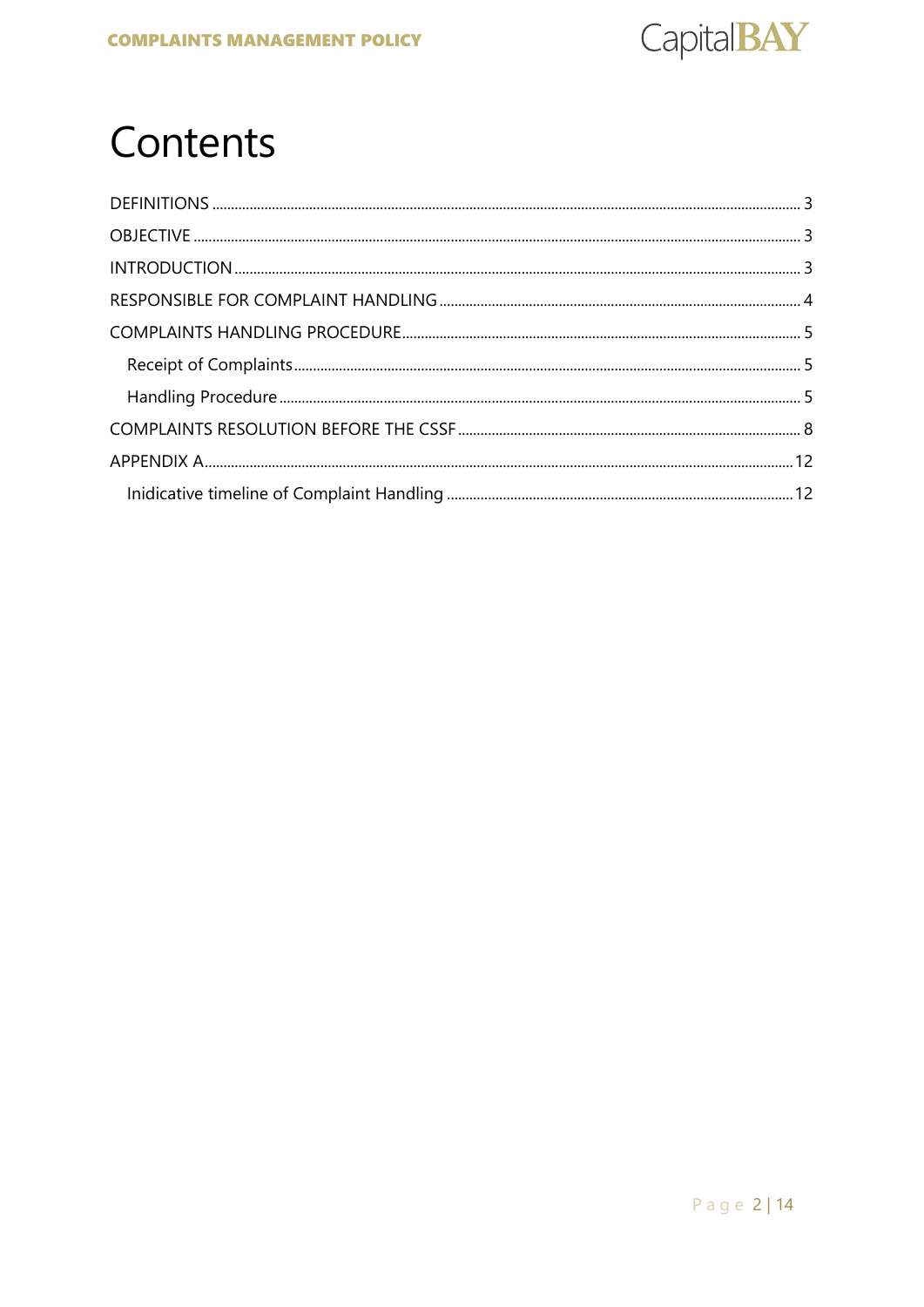

# <span id="page-2-0"></span>**DEFINITIONS**

|                          | Luxembourg Law of 12 July 2013 on alternative<br>investment fund managers                                                                  |  |
|--------------------------|--------------------------------------------------------------------------------------------------------------------------------------------|--|
| <b>Complaint Manager</b> | Mr Thorsten Steffen<br>Phone: +352 2866 9489 - 1<br>Fax: $+352$ 2866 9489 - 20<br>thorsten.steffen@capitalbay.lu                           |  |
| <b>CSSF</b>              | Commission du Surveillance du Secteur Financier -<br>Luxembourg financial supervisory authority                                            |  |
| <i><b>Investor</b></i>   | For the purposes of this Policy an investor shall mean<br>any investor (i.e. private or institutional) in an AIF<br>managed by the Company |  |

### <span id="page-2-1"></span>**OBJECTIVE**

Main objectives of this complaints handling policy is to ensure:

- a distinct complaint channel for Investors to address their complaints;
- that each complaint is recorded and followed up;
- prompt and reasonable complaint handling;
- transparency to Investors and the CSSF;
- equal treatment of all Investors;
- avoidance of reputational risks for the Company.

### <span id="page-2-2"></span>INTRODUCTION

For the purpose of this Complaints Management Policy, a complaint means a complaint filed with the Company to recognise a right or to redress a harm (a **Complaint**). A Complaint may have the form of a statement of dissatisfaction addressed to the Company by a natural or legal person relating to the provision of services. A mere request for information or explanation is not considered as a Complaint. A Complaint without any link with a financial product or service is not a Complaint to be reported under the Complaints Management procedure as described below.

Relationships with private or institutional clients require the Company to handle Clients complaints received at no cost in a suitable, transparent, efficient and objective manner. The obligation to provide a suitable response to complaints requires not only impeccable behaviour of the Company but it also represents an essential element of the Company's brand image and part of each entity's goodwill protection whilst maintaining a level of trust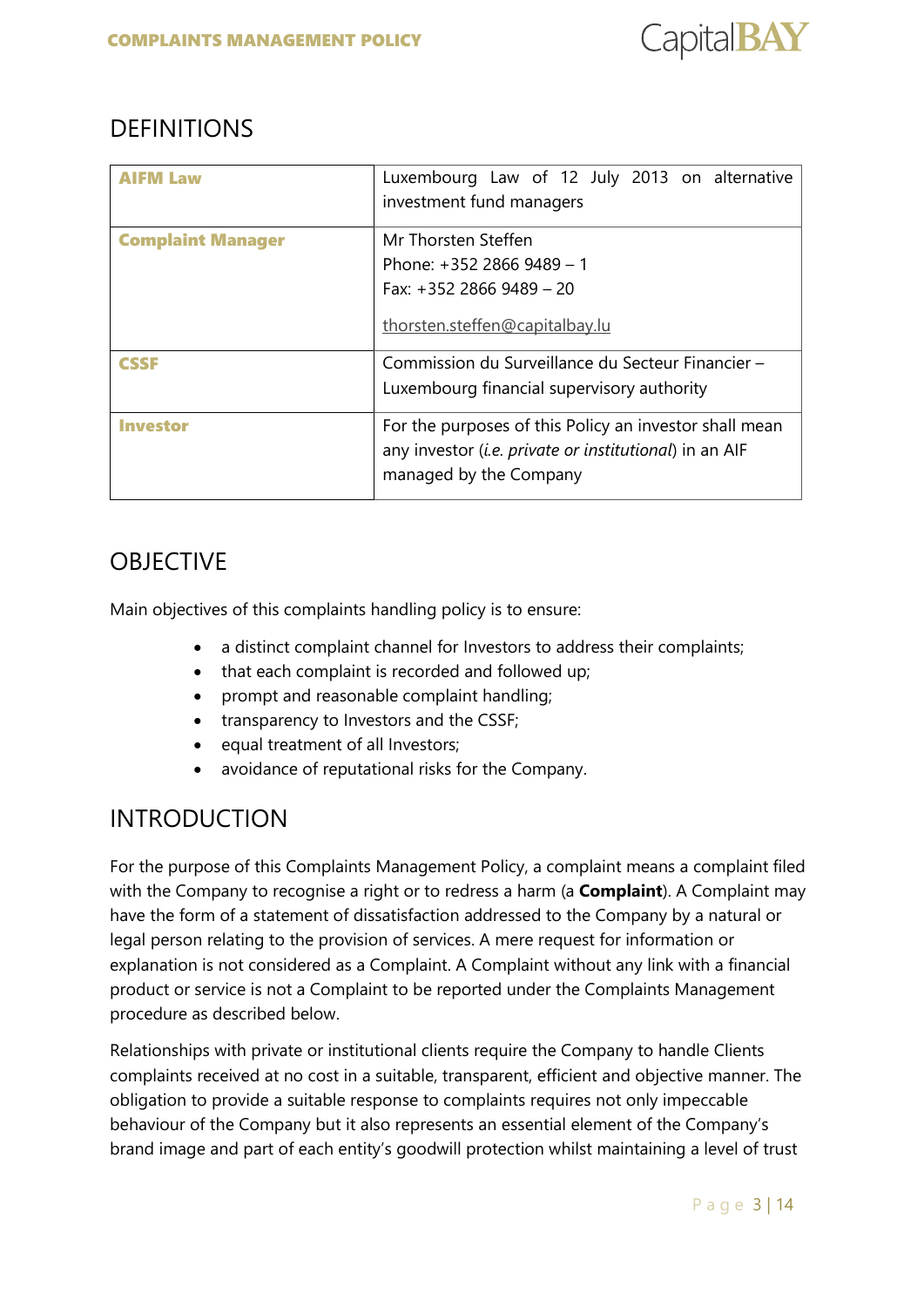

with Clients. Client's complaints can be a revealing symptom of underlying problems for the Company.

Mindful of its image, the Company has put in place and maintains an efficient and transparent procedure in order to ensure that complaints received from Clients are dealt quickly and reasonably.

### <span id="page-3-0"></span>RESPONSIBLE FOR COMPLAINT HANDLING

The Senior Management of the Company has appointed a member of the Senior Management as the person responsible concerning all Complaints/claims made by Clients to the Company (the **Complaint Manager**). The Complaint Manager is directly in charge of the implementation and efficient operation of a structure as well as this internal procedure. The Complaint Manager is in charge of handling each Complaint, always with a view to avoiding possible conflicts of interests.

However, when, in view of the nature, the number or complexity of the Complaints, the Company considers that it is appropriate to designate one or several persons in charge of the Complaints, the Complaint Manager may, subject to prior notification to the CSSF, delegate the management of these Complaints internally. In this case, the Complaint Manager keeps ongoing knowledge and control of the complaint handling internally.

The Complaint Manager informs the relevant staff of the Company of the policies and procedures as well as any change thereto. In addition, the Complaint Manager determines the human and technical resources necessary to correctly apply the principles laid down in the Complaints Management Policy (the **Complaint Handlings Team**).

Complainants will be invited, either through the Company's website, or the Company's brochures or contractual documents, to file a Complaint with the Company by using the following communication channels:

- sending an email to [compliance@capitalbay.lu,](mailto:compliance@capitalbay.lu) or
- sending a registered letter to:

Capital Bay Fund Management Attn. Thorsten Steffen 2, rue Jean Monnet L – 2180 Luxembourg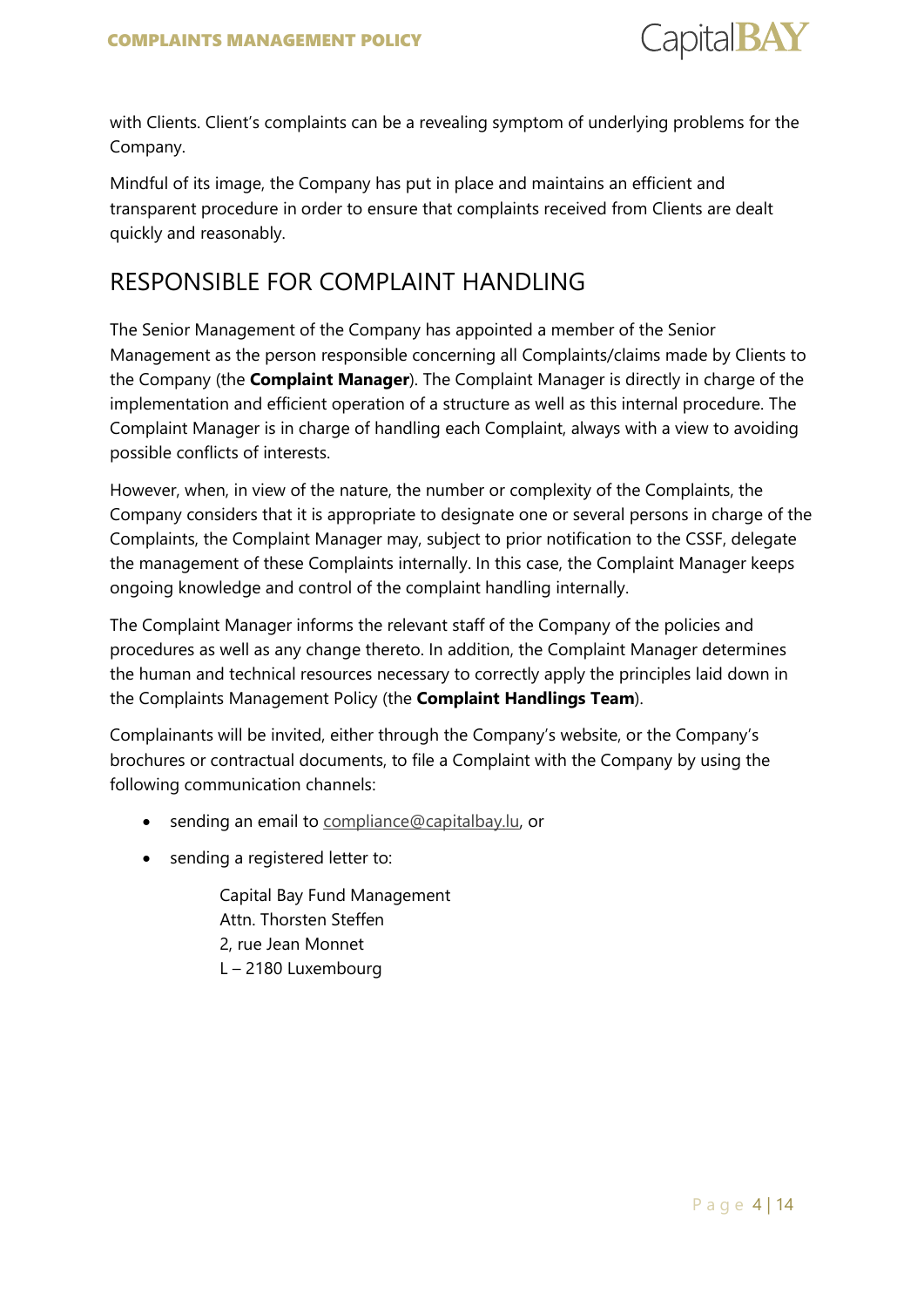

# <span id="page-4-0"></span>COMPLAINTS HANDLING PROCEDURE

#### <span id="page-4-1"></span>Receipt of Complaints

#### **Written Complaint**

High-level process overview for a written complaint:

- Original to be stamped with the date of receipt;
- Original to be scanned and classified in the complaints paper file;
- Scan of the complaint to be sent to the Complaint Manager and a copy to all members of the Senior Management;
- Complaint Manager should ensure the efficient tracking of complaints in the Complaint Register;
- Complaint Manager should coordinate further action and reply to the complaining Client(s);
- Complaint Manager should ensure an on-going up-date of the complaint register and follow up of the agreed actions.

The above listed high-level process overview will not replace the detailed process description on the following pages.

#### **Verbal complaint**

A complaint transmitted verbally by a Client, or by a third party, will be summarised in written form. The summary is then treated in the same way as a written complaint (*please see above section Written Complaint*).

#### <span id="page-4-2"></span>Handling Procedure

Upon receipt of a Complaint, the Company shall endeavour to promptly contact the complainant to acknowledge receipt of the Complaint and/or provide a response to the complainant as follows:

- 1) upon receipt of the Complaint, a member of the Complaints Handling Team will record the Complaint and inform the Complaint Manager immediately upon recording of the Complaint, a complaint number will be issued;
- 2) if a Complaint has been received by the Company and relates to one of its service provider, the Complaint Manager forwards the Complaint to the concerned service provider and informs the complainant within 10 business days (Luxembourg) after receipt of the Complaint;
- 3) in the case of a Complaint vis-à-vis the Company, a written acknowledgement of receipt will be provided to the complainant as soon as possible, and in any case within 10 business days after receipt of the Complaint, unless the response itself is provided to the complainant within this period. The acknowledgment of receipt will include:
	- a. the name of the complainant and the date of receipt of the Complaint;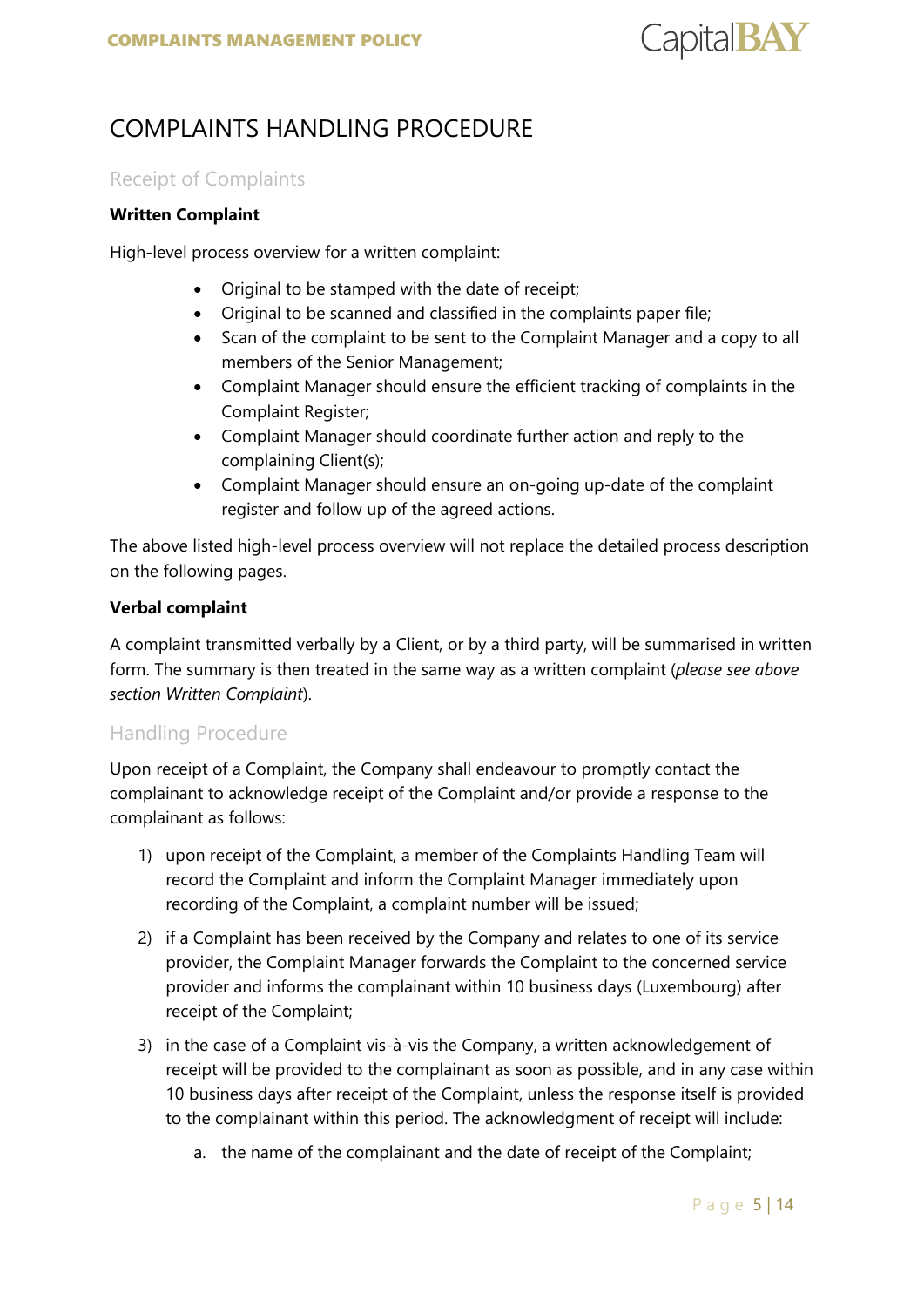

- b. the Complaint recording number;
- c. the name and contact details of the member of the Complaints Handling Team in charge of the Complaint (that person will be the contact person of the complainant throughout the internal handling procedure for his/her/its Complaint);
- d. indicative timetable for handling the Complaint and notably an information as to whether the response may take longer than a month from receipt of the Complaint and the reason why as well as the date at which the examination of the Complaint is likely to be achieved (otherwise the reply shall be provided within a month from receipt of the Complaint);
- e. the existence of, and the commitment of the Company to resort to, the out-ofcourt complaint resolution procedure before the CSSF, the link to the website of the CSSF and other means available to submit a request to the CSSF; and
- f. any other relevant information in the context of the Complaint;
- 4) the member of the Complaints Handling Team in charge of the Complaint will be the contact person of the complainant throughout the internal handling procedure as regards the Complaint in question;
- 5) the member of the Complaints Handling Team in charge of the Complaint will seek to gather and to investigate all relevant evidence and information on each Complaint and provide a response in a plain and easily comprehensible language to the complainant without undue delay and in any case, within a period which cannot exceed one month between the date of receipt of the Complaint and the date at which the response to the Complainant was sent. Where a response cannot be provided within this period, the member of the Complaints Handling Team in charge of the Complaint will inform the complainant of the causes of the delay and indicate when the assessment is likely to be finalised;
- 6) where the complainant did not obtain a response or a satisfactory response from the Complaints Handling Officer, the complainant will be informed of its right to escalate the Complaint directly to the Company´s Management. The member of the Complaints Handling Team in charge of the Complaint will, where possible, seek to obtain confirmation of the complainant that any issues have been satisfactorily resolved;
- 7) the Complaint Manager will ensure that a proper follow-up and a final response is sent to the complainant without undue delay in line with the indicated deadline indicated in point 5) above;
- 8) Where the Complaint handling at the level of the Complaint Manager did not result in a satisfactory response for the complainant, the Complaint Manager will:
	- a. provide the complainant with a full explanation of the Company's position as regards the Complaint;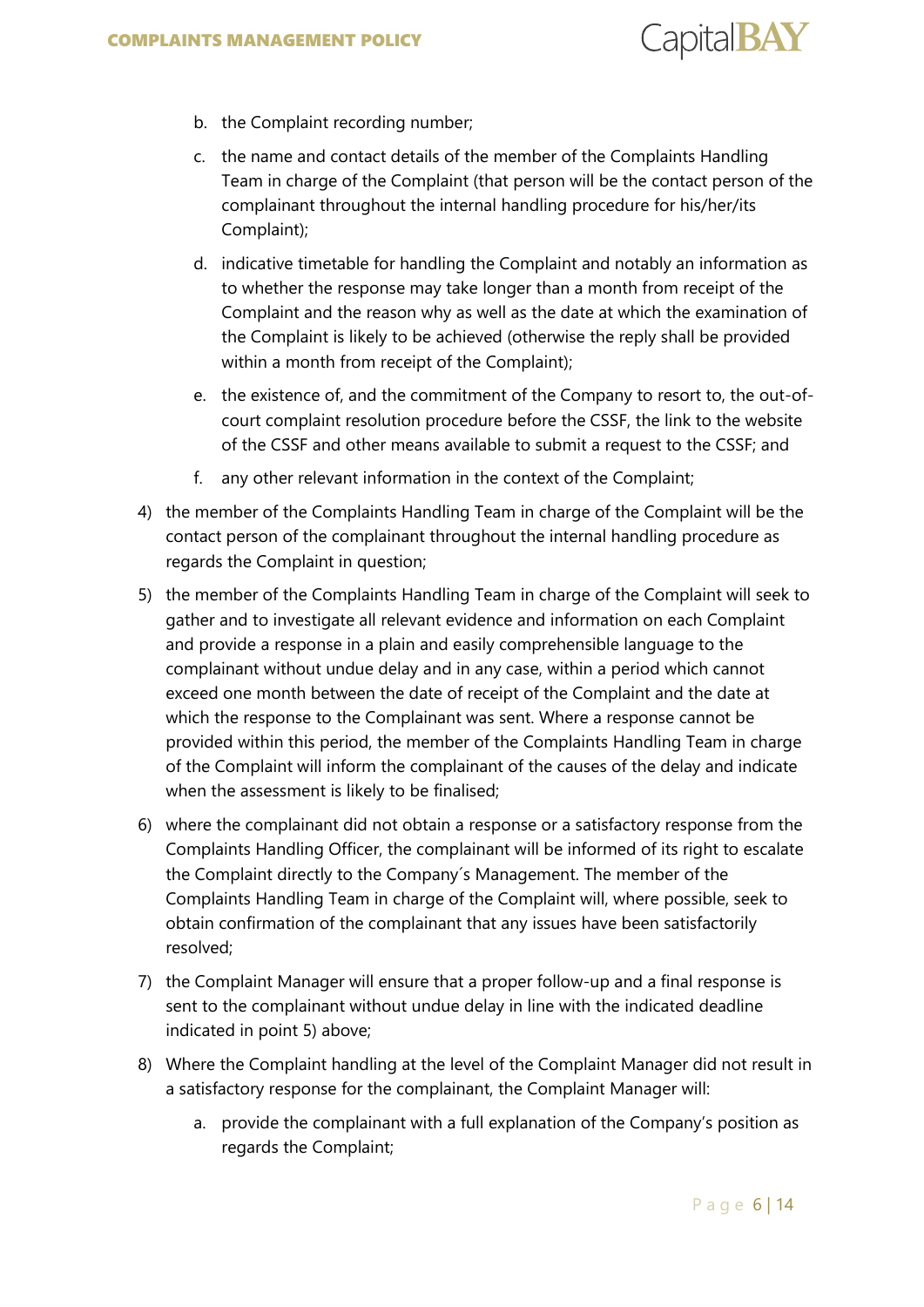

b. confirm the Company's decision to have recourse to the out-of-court complaint resolution procedure to resolve the dispute and inform the complainant, on paper or by way of another durable medium, of existence of the procedure for out-of-court resolution of Complaints before the CSSF in line with the CSSF Regulation 16-07 and include (1) a website link to Regulation 16-07, where appropriate, or (2) a copy of the CSSF Regulation 16- 07 and (3) the contact details of the CSSF to file a request. In particular, the Complaint Manager will inform the complainant that he/she/it should file a request with the CSSF within a year at the latest after the date on which the complainant has introduced his/her/its Complaint (on the same subject) with the Company's Complaint Manager, in accordance with Article 5(1) of CSSF Regulation 16-07.

The CSSF also participates in the online alternative dispute resolution procedure under Regulation 524/2013, which is related to the European platform for online dispute resolution (an additional instrument made available (only) to the consumers that wish to start an online out-of-court settlement procedure for their national or cross-border dispute).

- c. inform the complainant on his/her/its option that he/she/it is able to take civil action;
- 9) in the context of an out-of-court resolution process before the CSSF , the Company will fully cooperate with the CSSF and provide with any requested additional information, documents or explanations and or take position on the facts or opinions as presented by the complainant. In that respect, the CSSF is the competent authority for the out-of-court settlement of complaints.

In any case, no Complaint shall remain unanswered by the Company. Any action taken including the date of the response shall be tracked in the Complaint Register and a copy of the correspondence will be filed in a specific folder for complaints.

Please refer to Appendix A for an indicative timeline of the Complaint Handling Procedure.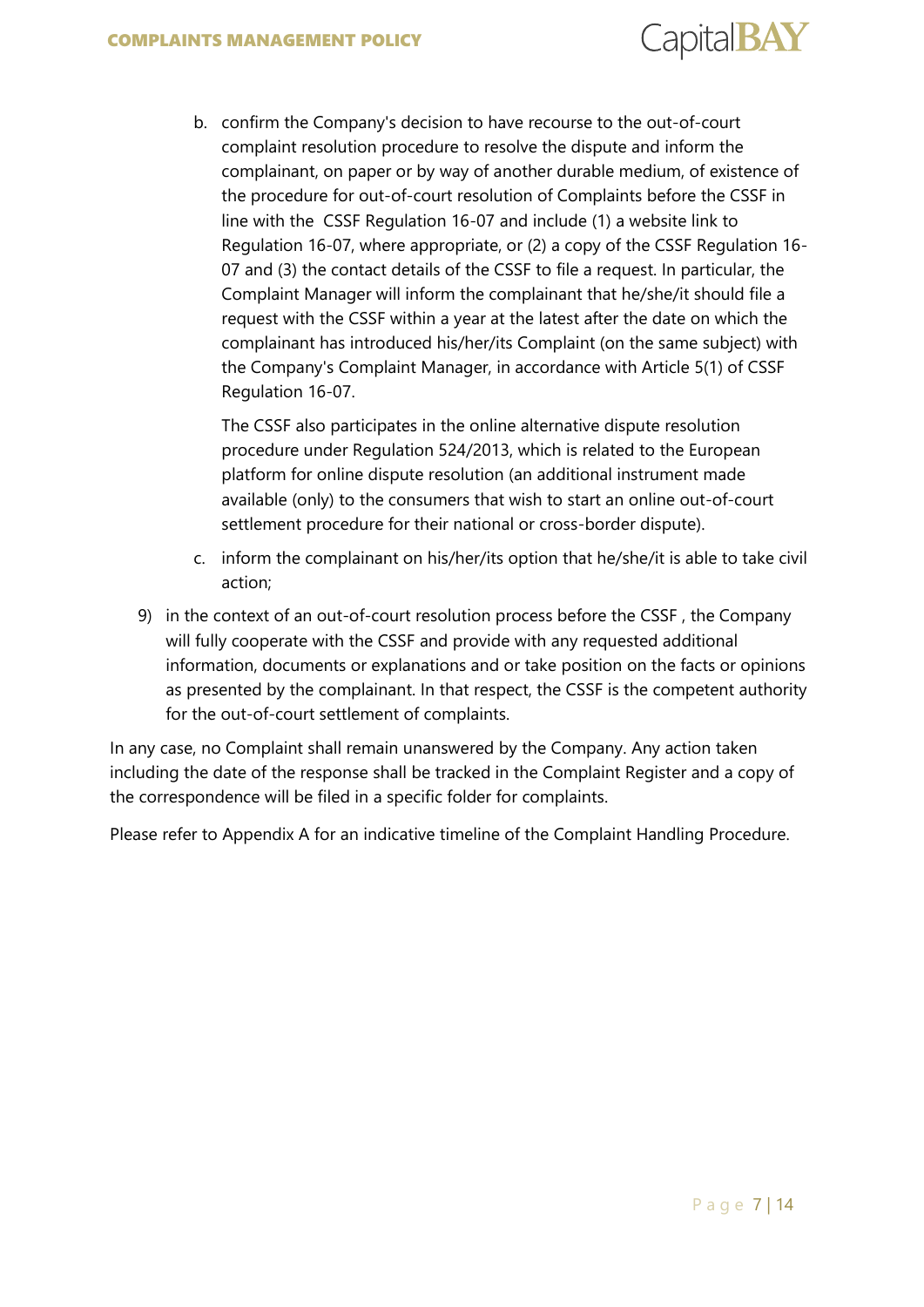

# <span id="page-7-0"></span>COMPLAINTS RESOLUTION BEFORE THE CSSF

The CSSF is the relevant authority for receiving requests for the out-of-court resolution (hereafter "request") of a complaint from professionals without judicial proceedings. The outof-court complaint resolution before the CSSF is free of charge. Moreover, no charges will be reimbursed to the parties.

The parties may be represented or assisted by a third party at all stages of the procedure, which is essentially written. Nevertheless, if the CSSF deems it necessary for the examination of the file, it may convene a meeting with the parties.

The CSSF takes the necessary measures to ensure that the processing of personal data complies with the applicable rules of the personal data protection. The parties and the agents in charge of handling the out-of-court resolution of complaints within the CSSF are bound by an obligation of confidentiality and by the professional secrecy.

Each year, the CSSF will report on its activities as regards the out-of-court resolution of complaints.

If the Client did not receive an answer or a satisfactory answer from the Company within one month from the date at which the Complaint was sent, they may file their request with the CSSF within one year after filing the complaint with the Company.

The complaints resolution procedure before the CSSF includes, notably, the below steps:

#### **1) Introduction and information of the parties about the Complaint**

Where the CSSF receives a request (from the complainant) that meets all the relevant conditions (as described in the Regulation 16-07), it will transmit a copy thereof to the Company, with the request to take position within a period up to one month from the date at which the file was sent. The CSSF informs the complainant of such transmission.

The request must be filed with the CSSF in writing, in Luxembourgish, German, English or French language and forwarded:

- by post;
- or by fax;
- or by email;
- or online on the CSSF website.
- It is also possible to file a request using the form available on the CSSF website.

The request shall be supported by a statement of the reasons, on which it is based together with, inter alia, the following documents:

- a detailed and chronological statement of the facts underlying the complaint and the steps already taken by the Client;
- a copy of the prior complaint previously submitted to the Complaint Manager;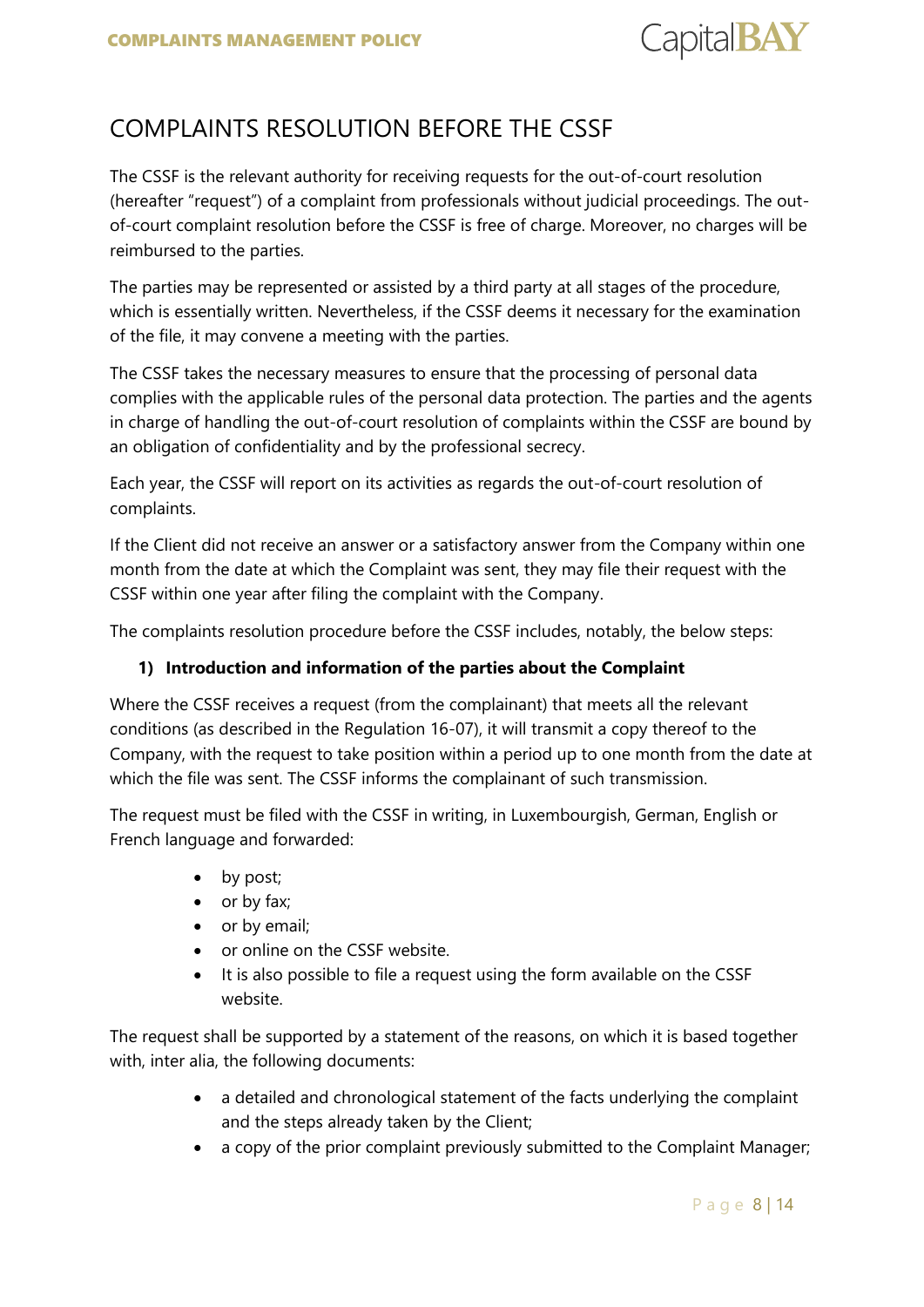

- a copy of the answer to the prior complaint or the confirmation by the Client that he/she did not receive an answer within one month from the date at which they sent the prior complaint;
- the statement of the Client that he/she did not refer the matter to a court, an arbitrator or another alternative dispute resolution body in Luxembourg or abroad;
- the agreement of the Client with the request handling conditions of the CSSF as body responsible for the out-of-court resolution of his complaint;
- the express authorisation of the Client so that the CSSF can transmit its request (*including the attachments*) as well as any future correspondence or information to the Company concerned by the request;
- in the case where a person acts on behalf of a Client or on behalf of a legal person, a document showing that the person is legally entitled to act so;
- a copy of a valid ID document of the Client (*natural person*) or, where the Client is a legal person, of the natural person representing this legal person.

#### **2) Additional information request**

While analysing the file relating to the request, the CSSF may request the Company and the complainant to provide it with additional information, documents or explanations, in any form whatsoever, and to take position on the facts or opinions as presented by the other party within a reasonable period that cannot exceed three weeks.

#### **3) Completion of the request**

As soon as the CSSF is in possession of all the documents or relevant information, it will confirm to the complainant and to the Company in writing or by way of a durable medium that it has received the complete request and the date of receipt of the complete request.

Within three weeks after receipt of the complete request, the CSSF informs the Company and the complainant if it accepts to treat the request.

In the case where the CSSF is unable to deal with the request, it provides the Company and the complainant within three weeks after the receipt of the complete request with a detailed explanation of the reasons why it does not accept to deal with the Complaint.

#### **4) Analysis and conclusion of the CSSF**

Where the analysis of the file relating to the request is completed, the CSSF addresses a conclusion letter to the Company and the complainant, including the statement of reasons for the position taken.

- where it concludes that the request is totally or partly justified, it will ask the Company and the complainant to contact each other to settle their dispute in view of the reasoned conclusion and to inform it of the follow-up;
- where the CSSF comes to the conclusion that the positions of the parties are irreconcilable or unverifiable, it will inform the Company and the complainant thereof in writing.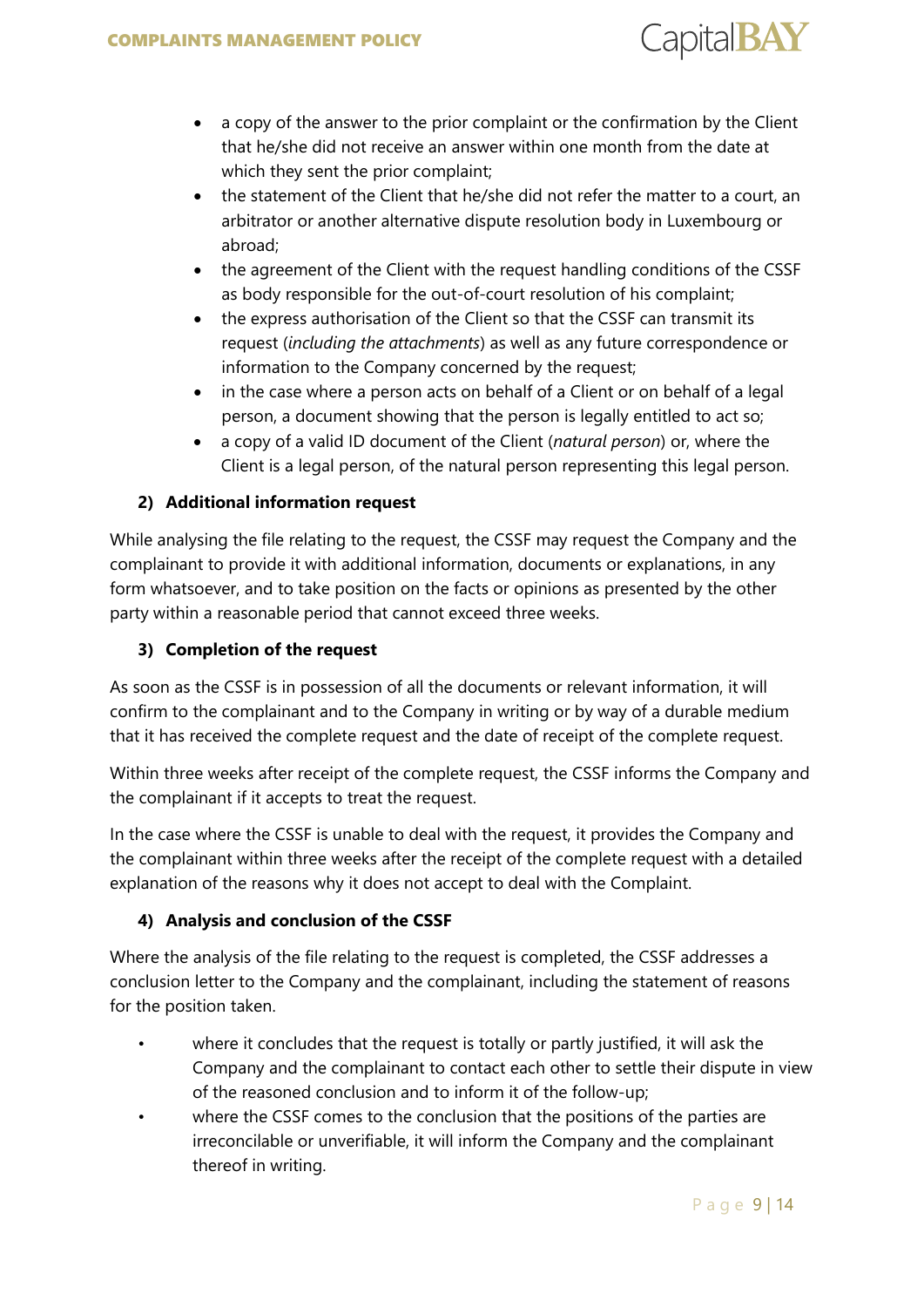

The Company and the complainant will be informed that the conclusions reached by the CSSF after the analysis of the request may be different from the order of a court applying legal provisions and that due to the fact that the reasoned conclusions of the CSSF are not binding on the Company and the complainant, they are free to accept or refuse to follow them. In the conclusion letter, the Company and the complainant's attention will also be drawn to the possibility to seek remedies through legal proceedings, in particular, if the Company and the complainant fail to reach an agreement after the CSSF issued its reasoned conclusion. The CSSF will request in its reasoned conclusion, that the Company and the complainant inform it within a reasonable period set in the letter, whether they decided to accept, to refuse or to follow the solution proposed by the CSSF.

#### **5) Timing**

The CSSF issues a reasoned conclusion within 90 days. The 90-day period starts running where the CSSF receives a complete request that meets the relevant conditions. The written confirmation informs the Company and the complainant of the date at which the 90-day period begins. The 90-day period may be extended in the case of highly complex files. In this event, the CSSF informs the Company and the complainant of the approximate necessary extension as soon as possible and at the latest before the end of the 90-day period.

#### **6) Representation and assistance**

The Company and the complainant have access to the procedure without having to resort to a lawyer or a legal adviser. However, the Company and the complainant to the procedure may seek an independent opinion or be represented or assisted by a third party at all stages of the procedure.

#### **7) End of the procedure**

The procedure ends:

- i. by sending a reasoned conclusion letter or by sending a letter in which the CSSF communicates the outcome of the procedure to the Company and the complainant;
- ii. by reaching an amicable settlement between the Company and the complainant during the procedure, which the CSSF has been informed of;
- iii. in case of a written withdrawal of either the Company or the complainant, which may occur at any time during the procedure, and which must be notified to the other party and to the CSSF within a reasonable period, in writing or by way of a durable medium;
- iv. where the right on which the Complaint is based is prescribed and where the Company claims that the time period for exercising that right has expired;
- v. where the Complaint has been submitted to a Luxembourg or foreign court or arbitrator;
- vi. where the Complaint has been submitted to an out-of-court complaint resolution body other than the CSSF in Luxembourg or abroad; or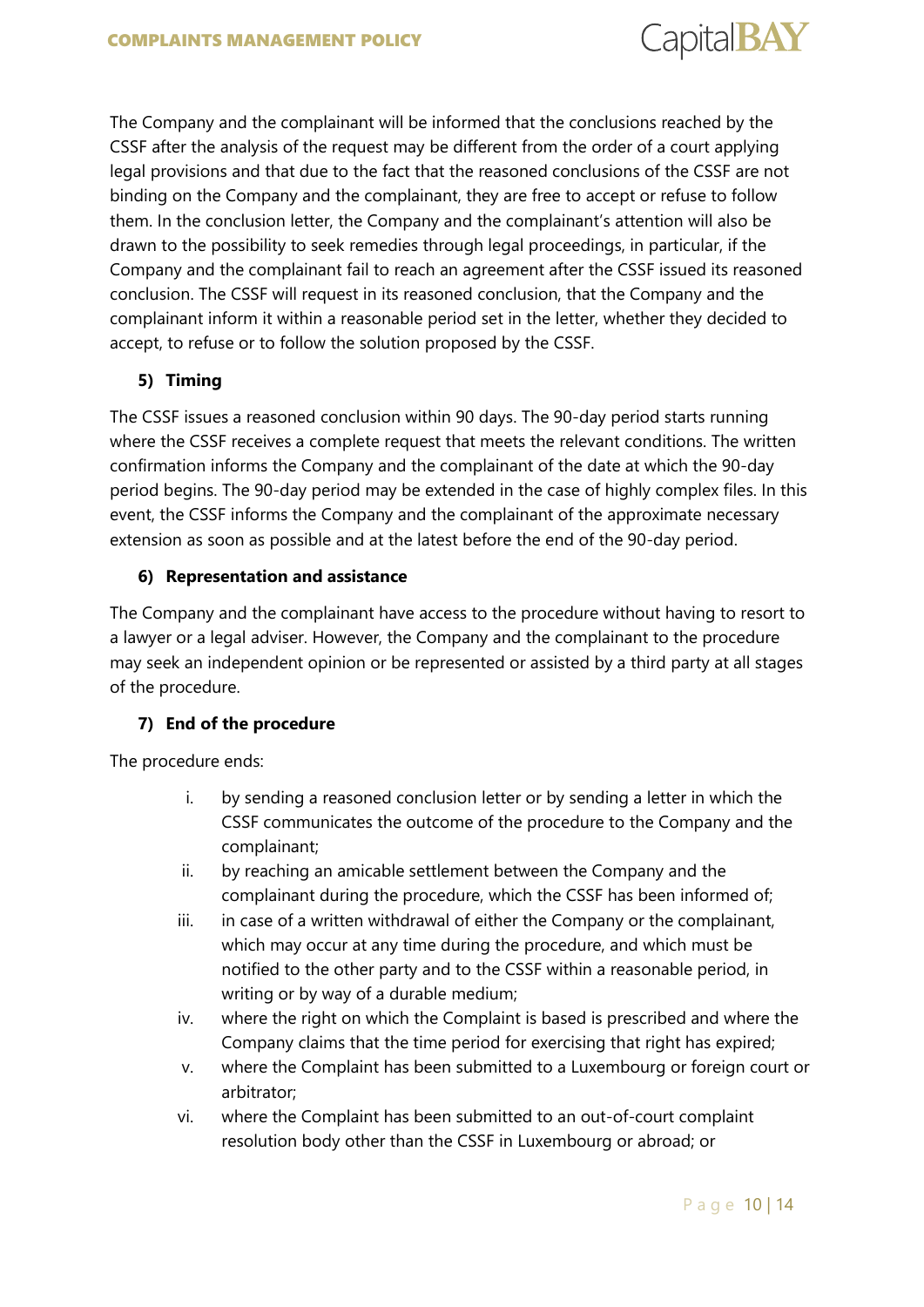

vii. where the complainant does not provide the additional documents, information, explanations or positions requested by the CSSF within the period set by the CSSF that cannot exceed three weeks.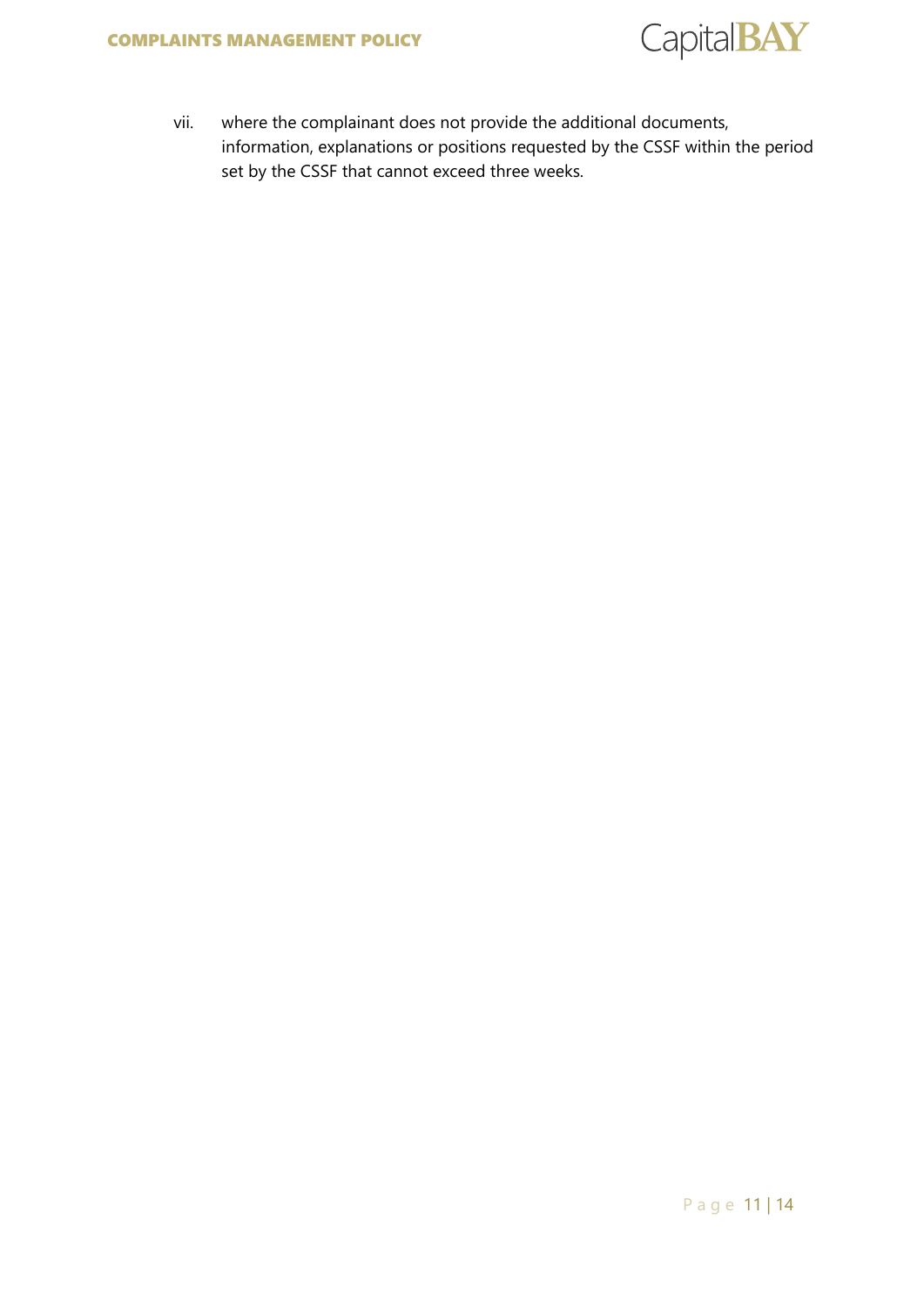

# <span id="page-11-0"></span>APPENDIX A

<span id="page-11-1"></span>Inidicative timeline of Complaint Handling

| #              | <b>Step</b>                                                                                                                                                                                                                                                                            | Timeline (starting from step 1)                                                                                                 |  |
|----------------|----------------------------------------------------------------------------------------------------------------------------------------------------------------------------------------------------------------------------------------------------------------------------------------|---------------------------------------------------------------------------------------------------------------------------------|--|
| 1              | Receipt of Complaint by the Company                                                                                                                                                                                                                                                    |                                                                                                                                 |  |
| $\overline{2}$ | Recording of the Complaint and information of responsible<br>the Complaints Handling Team                                                                                                                                                                                              | Without delay                                                                                                                   |  |
|                | Notification of the Complaint to the Complaint Manager of<br>the Company                                                                                                                                                                                                               | Without delay                                                                                                                   |  |
| 3              | Sending of written acknowledgement of receipt (indicating<br>already if the response would take more than a month to be<br>prepared and the reason why indicating a possible date<br>where the examination will be achieved)                                                           | Within 10 business days                                                                                                         |  |
|                | <b>OR</b>                                                                                                                                                                                                                                                                              |                                                                                                                                 |  |
|                | If a Complaint relates to a service provider of the Company,<br>forwarding<br>to the concerned service provider and<br>information of the complainant                                                                                                                                  |                                                                                                                                 |  |
| $\overline{4}$ | Investigation of Complaint                                                                                                                                                                                                                                                             | to 10 business days. The<br>5.<br>response should in any case be<br>sent within one month from the<br>receipt of the Complaint. |  |
| 5              | Drafting of response by the Complaints Handling Team                                                                                                                                                                                                                                   |                                                                                                                                 |  |
| 6              | Sending of response by the Complaints Handling Team                                                                                                                                                                                                                                    |                                                                                                                                 |  |
| 7              | Where a response cannot be provided within one month $\vert$ As soon as possible after step 3.<br>from the receipt of the Complaint, sending of information to<br>the complainant of the causes of the delay and when the<br>assessment is likely to be finalised.                     |                                                                                                                                 |  |
| 8              | Where the complainant did not obtain a response or a<br>satisfactory response from the Complaints Handling Team,<br>the complainant will have the opportunity to escalate the<br>Complaint directly to the Complaint Manager and shall be<br>informed thereof in the initial response. | Without undue delay                                                                                                             |  |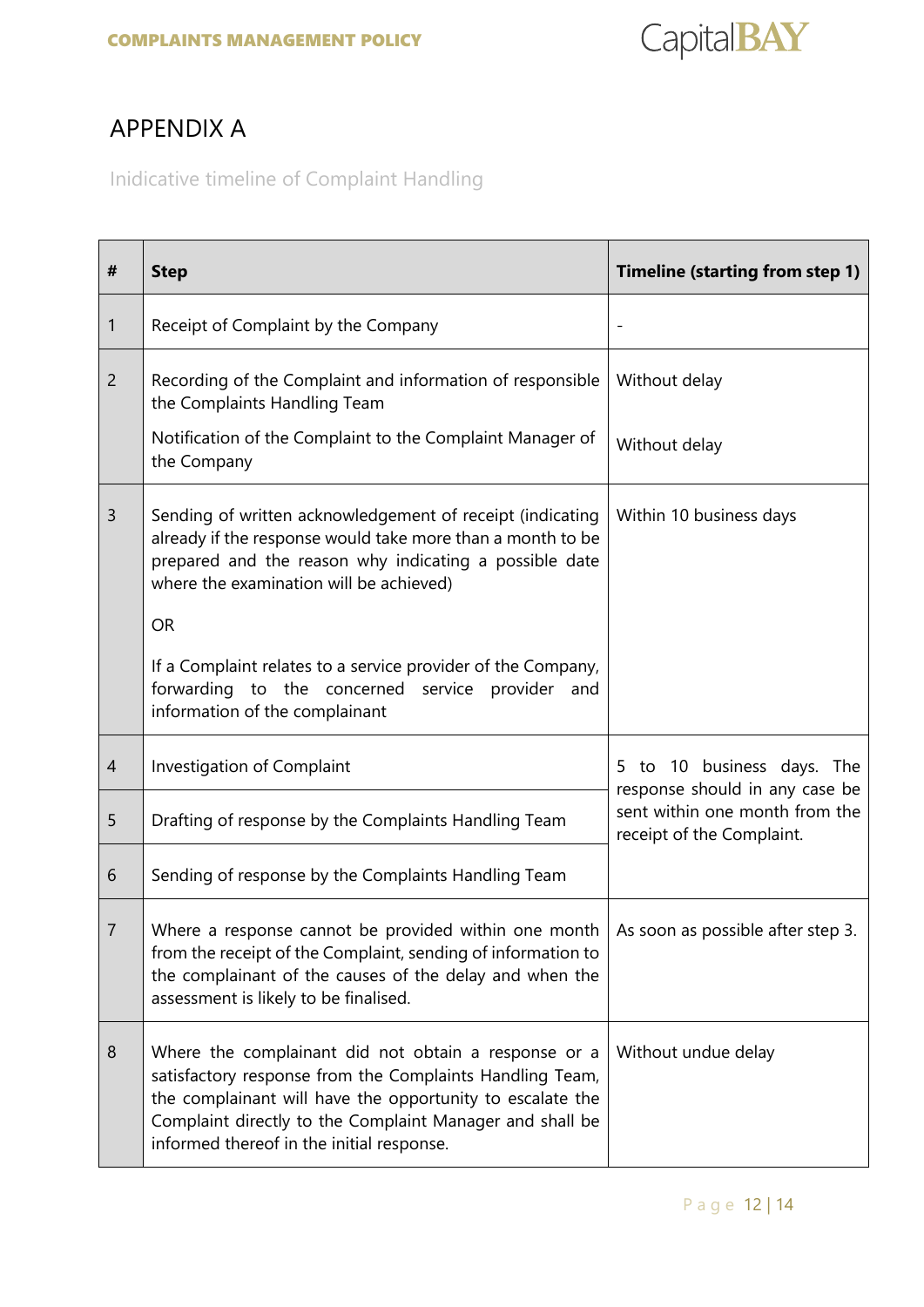

| 9  | Final response by the Complaint Manager.                                                                                                                                                                                                                                                                                                  |                                                                                                                                                                                                                                                                                                                                                                                                                                                                                                                                              | Without undue delay |
|----|-------------------------------------------------------------------------------------------------------------------------------------------------------------------------------------------------------------------------------------------------------------------------------------------------------------------------------------------|----------------------------------------------------------------------------------------------------------------------------------------------------------------------------------------------------------------------------------------------------------------------------------------------------------------------------------------------------------------------------------------------------------------------------------------------------------------------------------------------------------------------------------------------|---------------------|
| 10 | Where the Complaint handling at the level of the Complaint<br>Manager did not result in a satisfactory response for the<br>complainant, the Complaint Manager will:                                                                                                                                                                       |                                                                                                                                                                                                                                                                                                                                                                                                                                                                                                                                              | Without undue delay |
|    | and                                                                                                                                                                                                                                                                                                                                       | provide the complainant with a full explanation of<br>the Company's position as regards the Complaint;                                                                                                                                                                                                                                                                                                                                                                                                                                       |                     |
|    | $\bullet$<br>07                                                                                                                                                                                                                                                                                                                           | inform the complainant of existence of the<br>procedure for out-of-court resolution of complaints<br>before the CSSF in line with the CSSF Regulation 16-<br>available<br>at<br>http://www.cssf.lu/en/consumer/complaints/<br>or<br>include a copy of the CSSF Regulation 16-07 and<br>inform the complainant of the deadline for such<br>procedure (i.e. one year from the date the<br>complainant has introduced the Complaint to the<br>Company in the first place) and that this out-of-court<br>complaint resolution is free of charge; |                     |
|    | if the case arises, the Company confirms its decision<br>$\bullet$<br>to have recourse to the out-of-court complaint<br>resolution procedure to resolve the dispute;                                                                                                                                                                      |                                                                                                                                                                                                                                                                                                                                                                                                                                                                                                                                              |                     |
|    | as the Company has undertaken to resort to the out-<br>$\bullet$<br>of-court complaint resolution procedure with the<br>CSSF, it must send to the complainant a copy of the<br>CSSF Regulation 16-07or the reference to the CSSF<br>website, as well as the different means to contact the<br>CSSF to file a request, to the complainant; |                                                                                                                                                                                                                                                                                                                                                                                                                                                                                                                                              |                     |
|    | include the contact details of the CSSF to file a<br>request:                                                                                                                                                                                                                                                                             |                                                                                                                                                                                                                                                                                                                                                                                                                                                                                                                                              |                     |
|    | (A)<br>required):                                                                                                                                                                                                                                                                                                                         | by mail (simple mailing, no registered letter                                                                                                                                                                                                                                                                                                                                                                                                                                                                                                |                     |
|    | Commission<br>Service JUR - CC                                                                                                                                                                                                                                                                                                            | <i>Surveillance</i><br><b>Secteur</b><br>de<br>du<br>Financier Département Juridique -<br>283, route d'Arlon L-2991 Luxembourg<br>Phone: $(+352)$ 26 25 1 - 1<br>Fax: $(+352)$ 26 25 1 - 2601                                                                                                                                                                                                                                                                                                                                                |                     |
|    | (B)<br>the following address:                                                                                                                                                                                                                                                                                                             | by filling in the form (PDF or online) available at                                                                                                                                                                                                                                                                                                                                                                                                                                                                                          |                     |